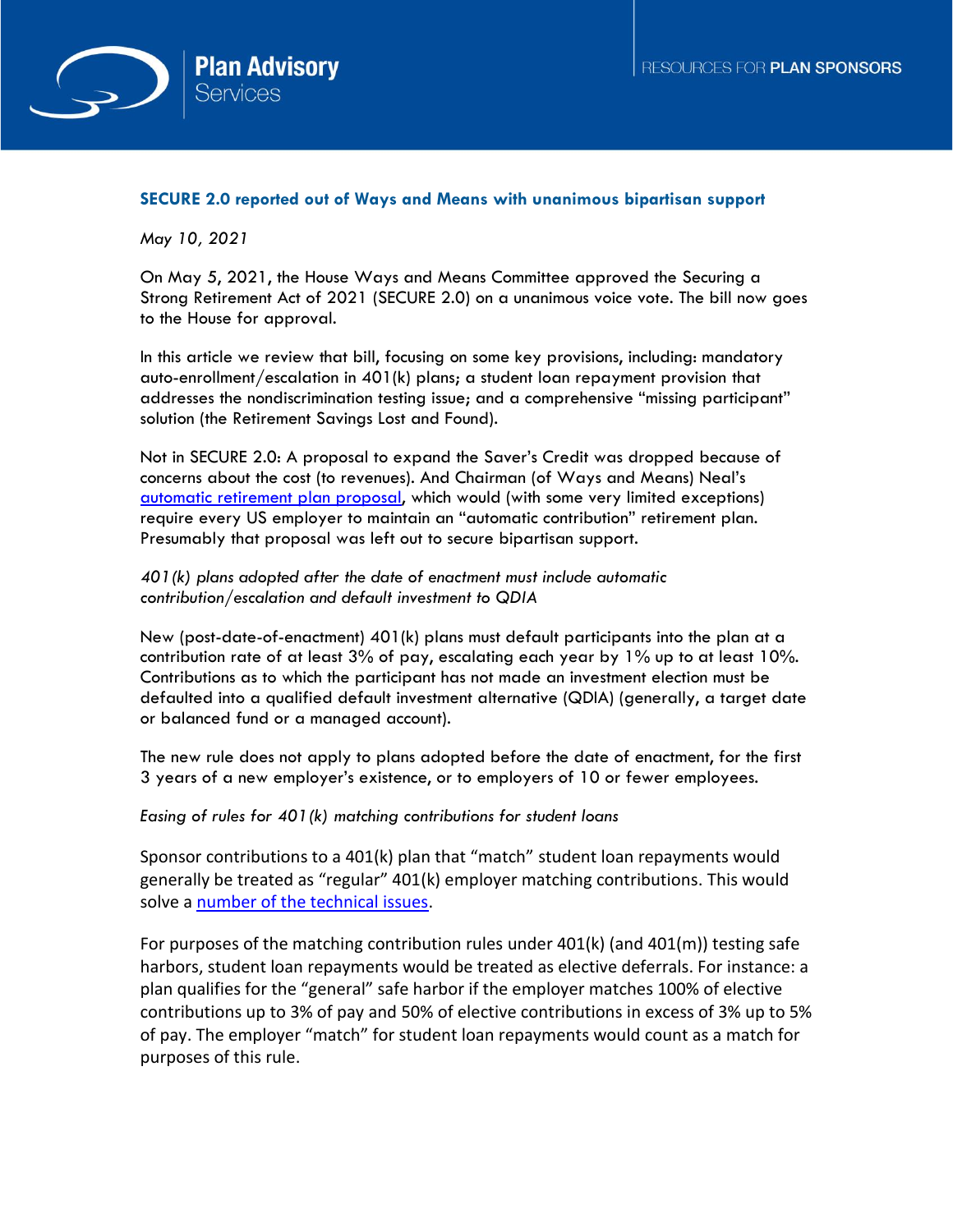Student loan repayments would not be treated as elective deferrals for any other purpose. In some circumstances, this would make the ADP test more difficult to satisfy. However, under the SECURE 2.0 proposal, plans would be permitted to perform the ADP test separately for those participants receiving matching contributions on loan repayments. This is a significant change from prior proposals that will ease ADP testing under student loan matching contribution programs for some sponsors.

# *Retirement Savings Lost and Found*

SECURE 2.0 includes a number of provisions with respect to mandatory distributions/transfers of small benefits (associated with the "missing participant" problem) and implementing a new Retirement Savings Lost and Found.

### *Mandatory transfers/distributions – generally*

Under current rules, if a participant's benefit is valued at more than \$5,000, it cannot be distributed to her without her consent. If a participant's benefit is valued at not more than \$5,000, the benefit may be distributed without the participant's consent subject to two requirements. First, the participant must be given the opportunity to elect a direct rollover to an IRA or similar vehicle. And second, if the participant's benefit is valued at more than \$1,000, and the participant does not make an affirmative election (e.g., of a direct rollover or a cash distribution), the benefit must be transferred to an IRA or similar vehicle designated by the plan administrator.

SECURE 2.0 would increase the cap on mandatory distributions to \$6,000.

With respect to amounts of \$1,000 or less, the sponsor would generally be required to notify the participant that he is entitled to the benefit or attempt to pay the benefit directly to him. If, within 6 months, the participant does not make a distribution election or accept direct payment, the plan administrator must transfer the benefit to the Office of the Retirement Savings Lost and Found (discussed below). That Office would then periodically search for this "non-responsive participant."

### *Investment of mandatory distributions*

To receive ERISA section 404(c) fiduciary protection with respect to amounts over \$1,000 that under these rules are transferred to an individual retirement plan selected by the plan administrator, the transfer must be to a target date or life cycle fund or a principal preservation investment "that provides a reasonable rate of return."

### *Retirement Savings Lost and Found*

SECURE 2.0 instructs the Secretaries of Labor, the Treasury, and Commerce to, within 2 years of enactment, establish an Office of the Retirement Savings Lost and Found, to be managed by the Pension Benefit Guaranty Corporation. The Secretaries must also, within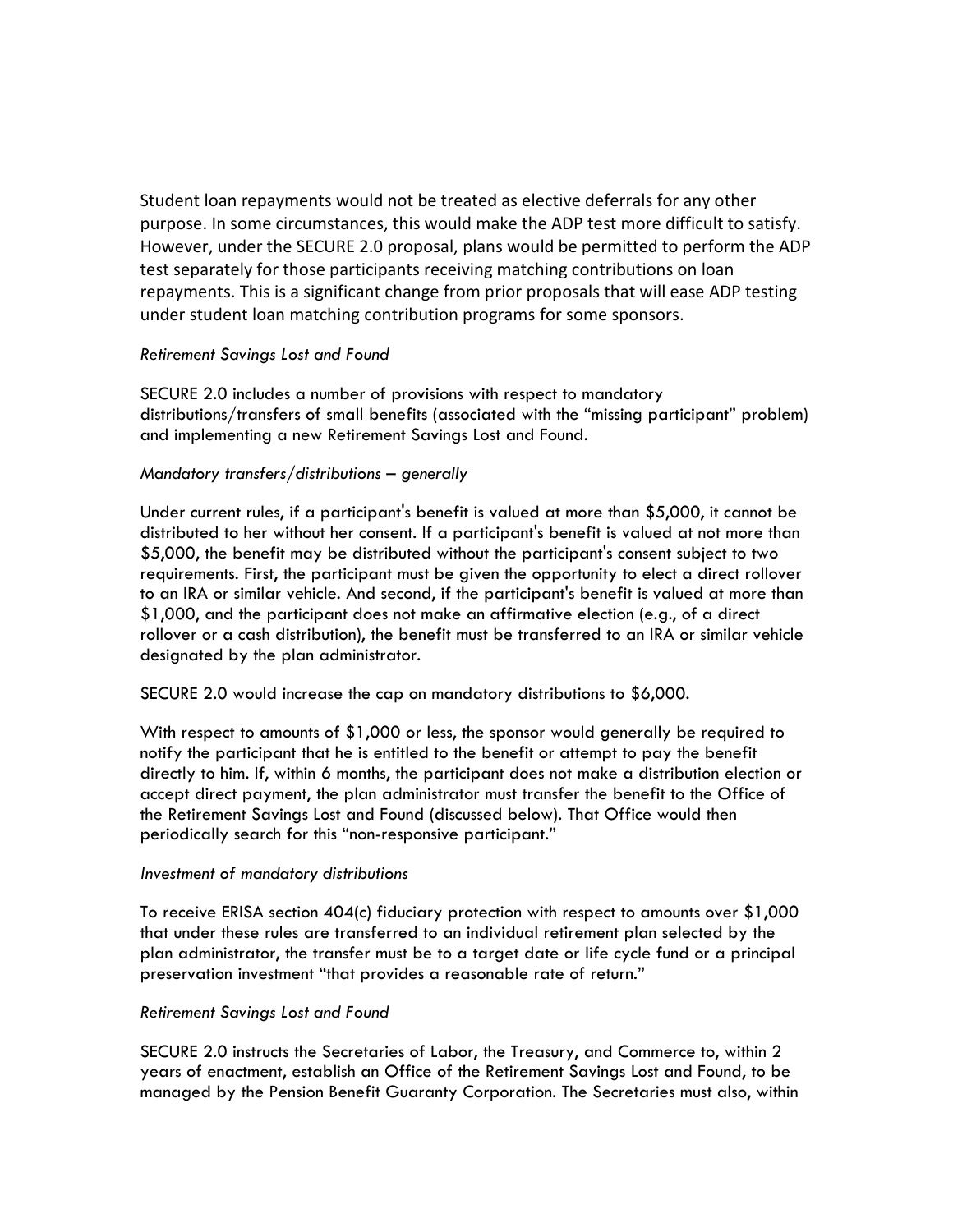3 years of enactment, establish an online searchable database, managed by the PBGC, known as the "Retirement Savings Lost and Found."

Individuals would be allowed to search the database for plan contact information. PBGC could use the database to assist participant searches and is to update the database's plan contact information for, e.g., plan/corporate mergers.

# *Reporting*

Finally, SECURE 2.0 would significantly increase required reporting with respect to mandatory transfers, supporting the RSLF database.

*Clarification of fiduciary duties with respect to "missing participants"*

SECURE 2.0 also instructs the Secretary of Labor (in consultation with the Secretary of the Treasury) to issue a request for information within 1 year of enactment, and a final rule within 3 years of enactment, defining:

The steps a plan sponsor must take to locate a deferred vested participant in order to meet its fiduciary duty under [ERISA] section 404 … with respect to locating that participant.

The ongoing practices and procedures a plan sponsor must institute in order to meet such fiduciary duty with respect to maintaining up-to-date contact information on deferred vested participants.

Sponsors have been asking for this guidance for years. Instead, to date, DOL has enforced its view on these matters via an audit program.

*Increase required beginning date to age 75*

SECURE 2.0 would increase the required beginning date for required minimum distributions (RMDs) to age 73-75 depending on age, as follows.

| Age/Year                                                             | Required beginning<br>age |
|----------------------------------------------------------------------|---------------------------|
| Age 72 after December 31, 2021, and age 73<br>before January 1, 2029 | 73                        |
| Age 73 after December 31, 2028, and age 74<br>before January 1, 2032 | 74                        |
| Age 74 after December 31, 2031                                       | 75                        |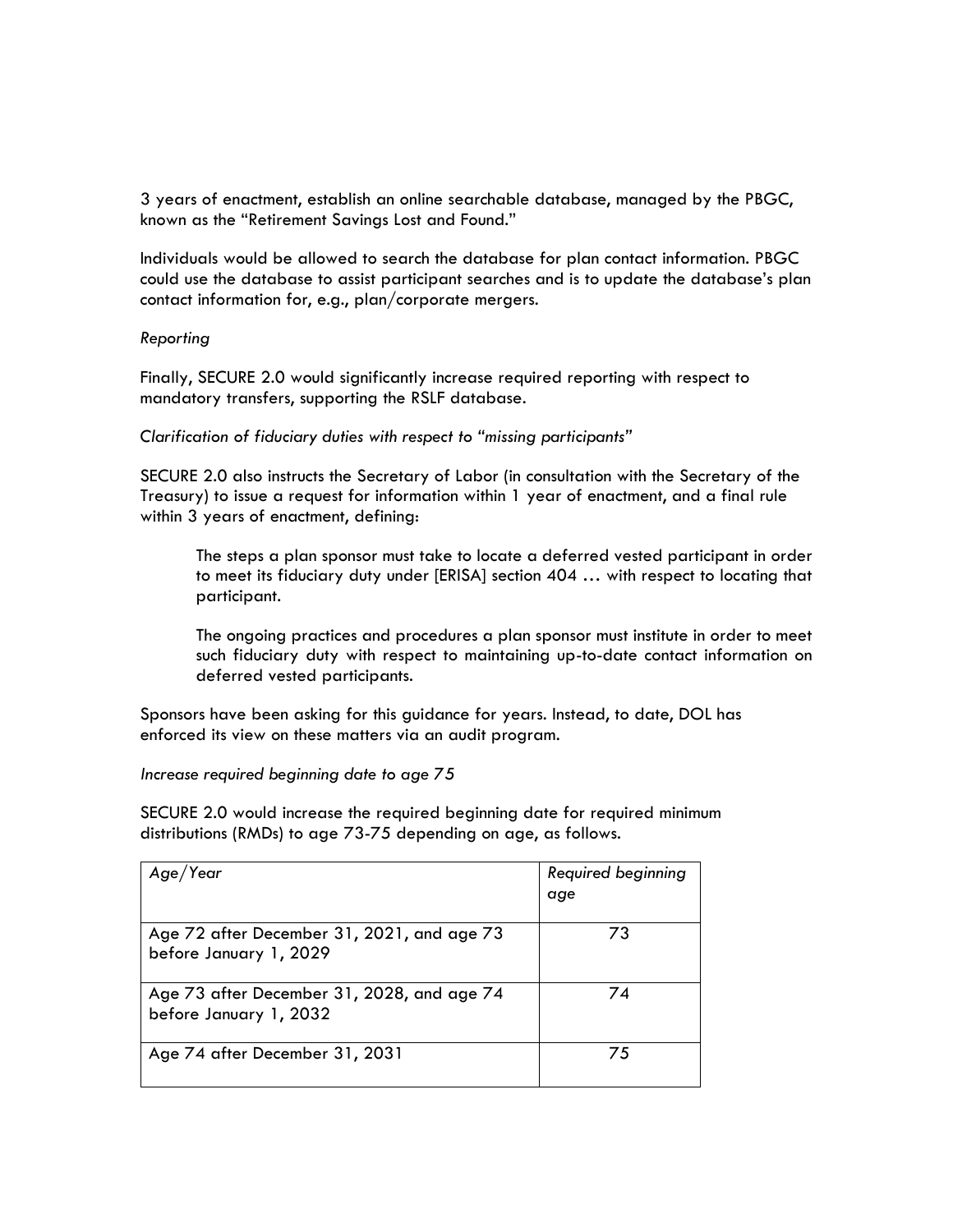*Limit catch-up contributions to Roth only, increase the catch-up contribution limit to \$10,000 for ages 62-64* 

As a revenue raiser, under SECURE 2.0 catch-up contributions could only be made on a Roth basis – taxed when going in but not taxed when going out. This will limit the utility of catch-up contributions for individuals currently paying taxes at a higher rate than they expect to pay in retirement.

This "raising revenue through Roth-ification" is reminiscent of a move to "Roth-ify" 401(k) contributions as part of Trump Administration 2017 tax reform legislation – opposed by Democrats and ultimately left out of the final bill. It will be interesting to see whether there is any resistance to this SECURE 2.0 proposal.

The  $401(k)$  catch-up contribution limit – which currently allows participants age 50 or older to contribute an additional \$5,000 – would be increased to \$10,000 for eligible participants who have attained age 62, but not age 65, during the year.

*Other provisions*

SECURE 2.0 also includes:

An additional credit for small employers (100 or less employees) for employer contributions in the first four years.

An instruction to DOL to produce regulations allowing benchmarking of funds (e.g., for required participant disclosure) that include multiple asset classes (e.g., balanced funds and target date funds) based on a benchmark that is a blend of different broad-based securities market indices.

An instruction to DOL, Treasury and the PBGC, after consultation with "a balanced group of participant and employer representatives," to (within 18 months) recommend ways to "consolidate, simplify, standardize, and improve" reporting and disclosure requirements.

Simplified annual disclosure for "unenrolled" DC participants.

A relaxation of the RMD annuity rules.

A reduction of the excise tax on failure to make an RMD.

Elimination of the limit on the value of a deferred annuity (under current RMD rules) to 25% of the participant's account.

Additional time to correct automatic enrollment and automatic escalation errors.

New rules for recovery (or non-recovery) and rollover of overpayments.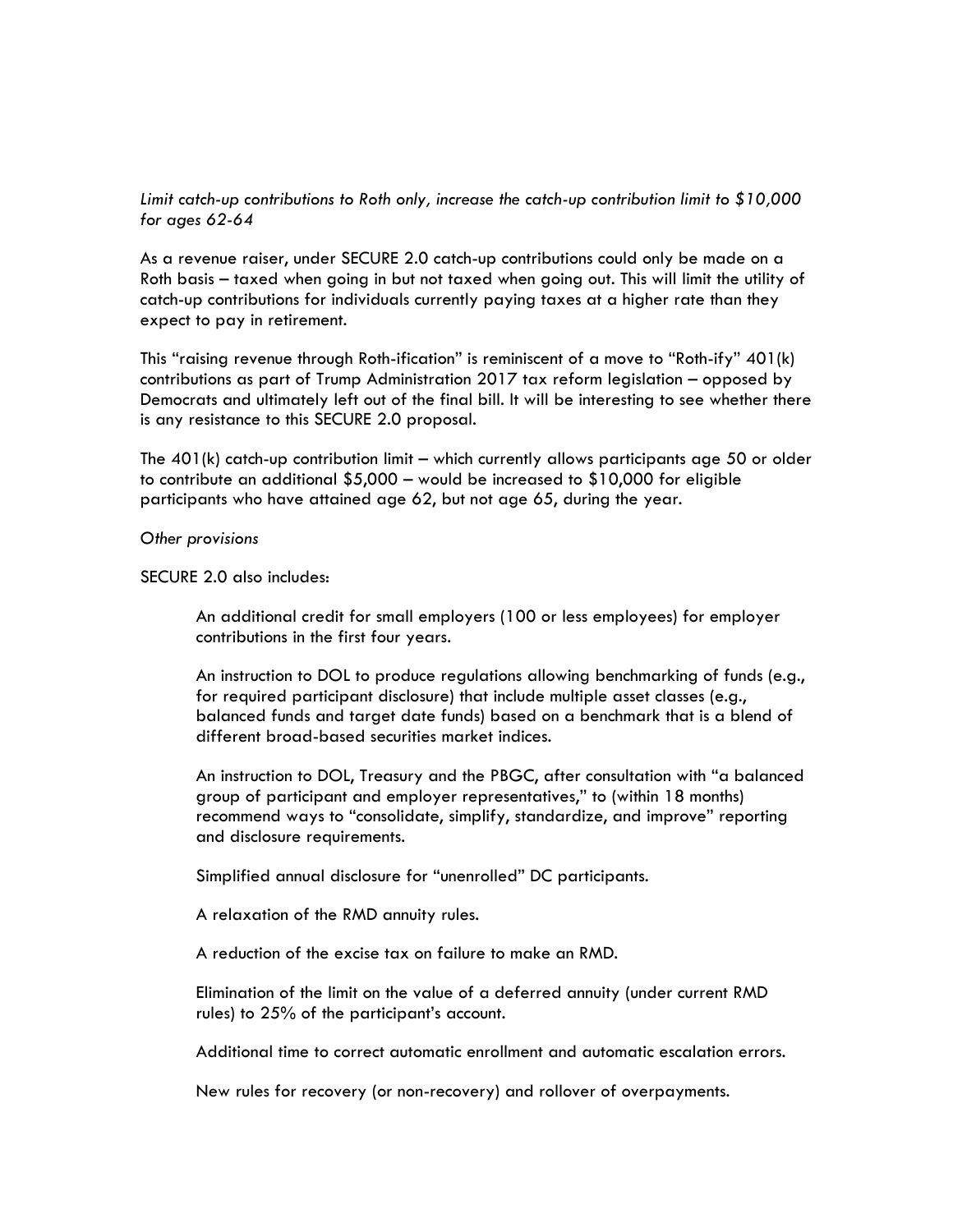A reduction in the service requirement for "long-term part-time employees" (working more than 500 but less than 1,000 hours per year) from 3 to 2 consecutive years.

An expansion the Employee Plans Compliance Resolution System (EPCRS).

A requirement that participants be given a paper annual statement at least annually (for DC plans) or every three years (for DB plans) unless (1) they are given (at least) a one-time initial paper notice of their right to request paper disclosures and (2) non-employee participants are given a paper statement annually, unless they elect electronic disclosure.

A provision allowing the employer to rely on an employee hardship certification for 401(k) hardship withdrawals.

A provision allowing prior-year (retroactive) benefit increases until the tax return due date (with extensions).

A provision allowing matching contributions to be made as Roth contributions.

\* \* \*

SECURE 2.0 has broad bipartisan support, and there is a significant likelihood that it will pass this year, either as a standalone or as part of broader legislation.

We will continue to follow this legislation.